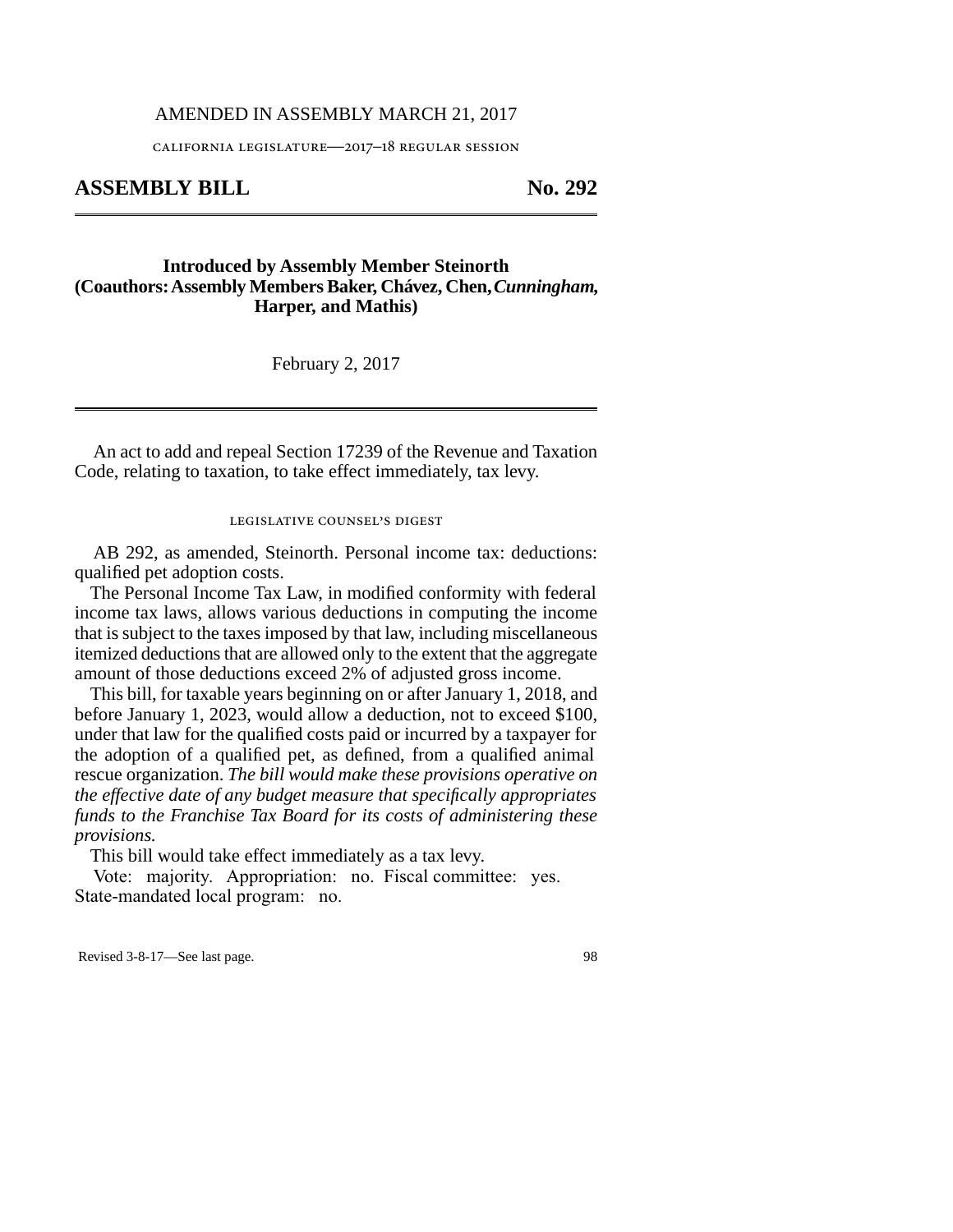*The people of the State of California do enact as follows:*

1 SECTION 1. Section 17239 is added to the Revenue and 2 Taxation Code, to read:

3 17239. (a) For each taxable year beginning on or after January

4 1, 2018, and before January 1, 2023, there shall be allowed as a

5 deduction an amount equal to the qualified costs paid or incurred line 6 during the taxable year by a taxpayer for the adoption of a qualified

7 pet from a qualified animal rescue organization.

8 (b) For the purposes of this section, the following definitions 9 shall apply:

10 (1) "Qualified animal rescue organization" means a public 11 animal control agency or shelter, humane society shelter, or rescue 12 group.

13 (2) "Qualified costs" means amounts paid or incurred to a 14 qualified animal rescue organization to adopt a pet, not to exceed 15 one hundred dollars (\$100).

16 (3) "Qualified pet" means either of the following animals 17 adopted from a qualified animal rescue organization that is not 18 used by the taxpayer in a trade or business or for the production 19 of income:

20 (A) A pet over four years of age, as determined by the qualified 21 animal rescue organization.

22 (B) A cat.<br>23 (4) "Rescu

(4) "Rescue group" means an organization exempt from federal 24 income taxation as an organization described in Section  $501(c)(3)$ 25 of the Internal Revenue Code, whose primary purpose is the 26 placement of dogs, cats, or other animals that have been removed 27 from a public animal control agency or shelter, society for the 28 prevention of cruelty to animals shelter, or humane society, or that 29 have been surrendered or relinguished to the rescue group by the 30 previous owner.

31 (c) The deduction allowed under this section for a taxable year 32 shall not exceed one hundred dollars (\$100).

33 (d) This section shall remain in effect only until December 1, 2023, and as of that date is repealed. 2023, and as of that date is repealed.

line 35 *(e) This section shall become operative on the effective date of*

line 36 *any budget measure that specifically appropriates funds to the*

line 37 *Franchise Tax Board for its costs of administering this section.*

98